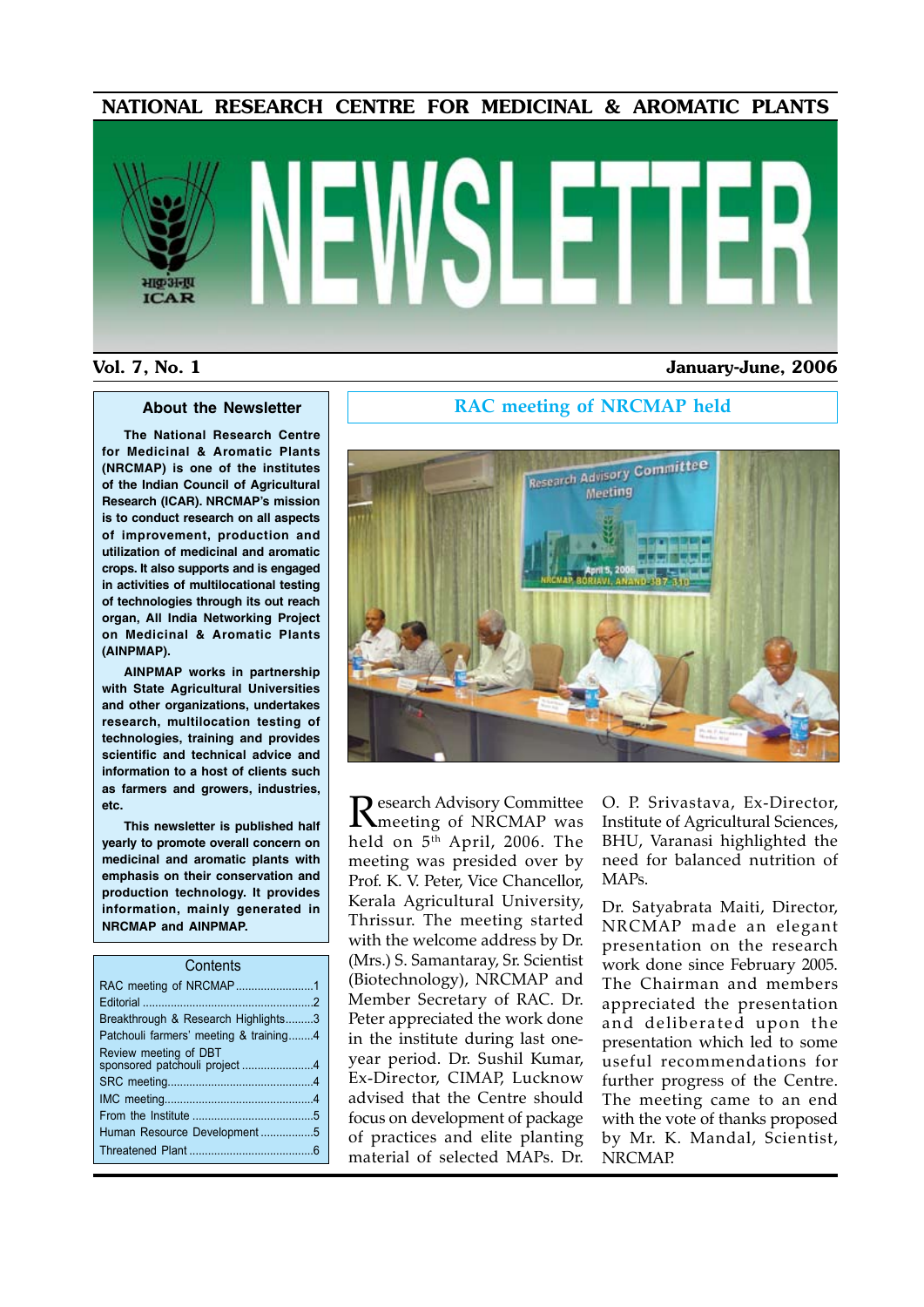# **Editorial** *Harnessing herbal heritage of India*

*I medicine (TM) that have been developed and practised ndia is known for its various traditional systems of from The time immemorial. A large number of traditional healing systems such as Ayurveda, Sidda, tribals medicine, folk medicine, etc are widely practised in India for treatments of very complex and acute to chronic complicated diseases like cancers to simple requirement of primary health care. As per the WHO estimate about 80 percent of the world population are depending greatly upon these Traditional health care systems for their primary health care needs. Modern medicines are yet to be accessible to mass for various obvious reasons. But surprisingly, there are lot of resistance to accept the theory and practice of TM by the Western-style doctors not only in India but the similar situation existed in China who has become a role model for modernizing their TM by the marriage of Western and Chinese medicines which still shows signs of strain and twist, though divorce certainly seems unlikely in the near future.* 

*This union between Western and Chinese medicines could be possible because of the political will that was shown by China through a dramatic shift in emphasis to exalt traditional medicine by creating research institutes to explore valuable cultural legacy in 1954.*

*In India such political will was missing to promote our 5000 years old Ayurveda or other traditional systems of medicine. Although we created a separate ministry to promote Indian Systems of Medicine but with lack of aggressiveness, it did not produce the expected result. One major cause of continued strain and contradiction between Western medicine and TM is the theoretical incompatibility of Western and purely traditional medical systems. Modern medicines have evolved in the closest possible consonance with a scientific method that originated in physics. On the contrary Indian Systems of Medicine is a rational construction originated from basic conceptions of the universe and its microcosm, human. Data taken from experience were systematically worked and synthesised into a metaphysical structure that could be neither reinforced nor destroyed by experimental proof.* 

*Because of a fundamentally different approach, it is extremely difficult for Western-trained scientists or practitioners to evaluate the products of medical traditions that lacked the idea of experimental control and a metaphysical system that defied empiric rejection.* 

*person rather than his isolated parts or ailments, and to think of him in relation to his emotional sphere and physical body.* 

*To day the drugs of ISM are not accepted in USA and Europe. The current regulatory system in the United States does not adequately assure continued access to and safety of traditional medicines. These products do not fit neatly into either the current "food" or "drug" categories defined by the Federal Food, Drug and Cosmetic Act. However, some traditional medicines are marketed under the Dietary Supplement Health and Education Act, which provides a regulatory framework for dietary supplements, but certainly, these are not be sold as medicines.*

*It is now heartening to note that representatives of each of the sponsors of the Traditional Medicines Congress have created a specific proposal for a better way to regulate traditional medicines. A clearly specified goal was agreed upon to emphasize both the value of traditional medicines and the responsibilities that are associated with their use. The goal is set to benefit public health by ensuring access to traditional medicines in a manner that provides a reasonable expectation of public safety. TM congress recognized ingredients in traditional medicines are limited to those that are identified in authoritative references, established monographs or recognized compendia. It has included all editions and volumes of the Ayurvedic Pharmacopoeia as well as all editions and volumes of the Ayurvedic Formulary of India.*

*I am sure that the Proposed Regulatory Model for Traditional Medicines once implemented, our industry will be benefited immensely and shall get the protection under the well regulated Act. The quality and safety of TM, which is often a question, will be assured to the end users. Medicinal Plants Sector will also get advantage since supply of quality raw drug will be a matter of serious concern for assuring the quality and safety of the end products. India must gear up now to harness the opportunity that is going to be created in the US market by implementing Regulatory Model for Traditional Medicines in USA.*

*I look forward to a very bright future of The Medicinal Plant Sector.*

*Jai Hind !!*

*Satyabrata Maiti*

*Indian Systems of Medicine go all-out to treat the whole*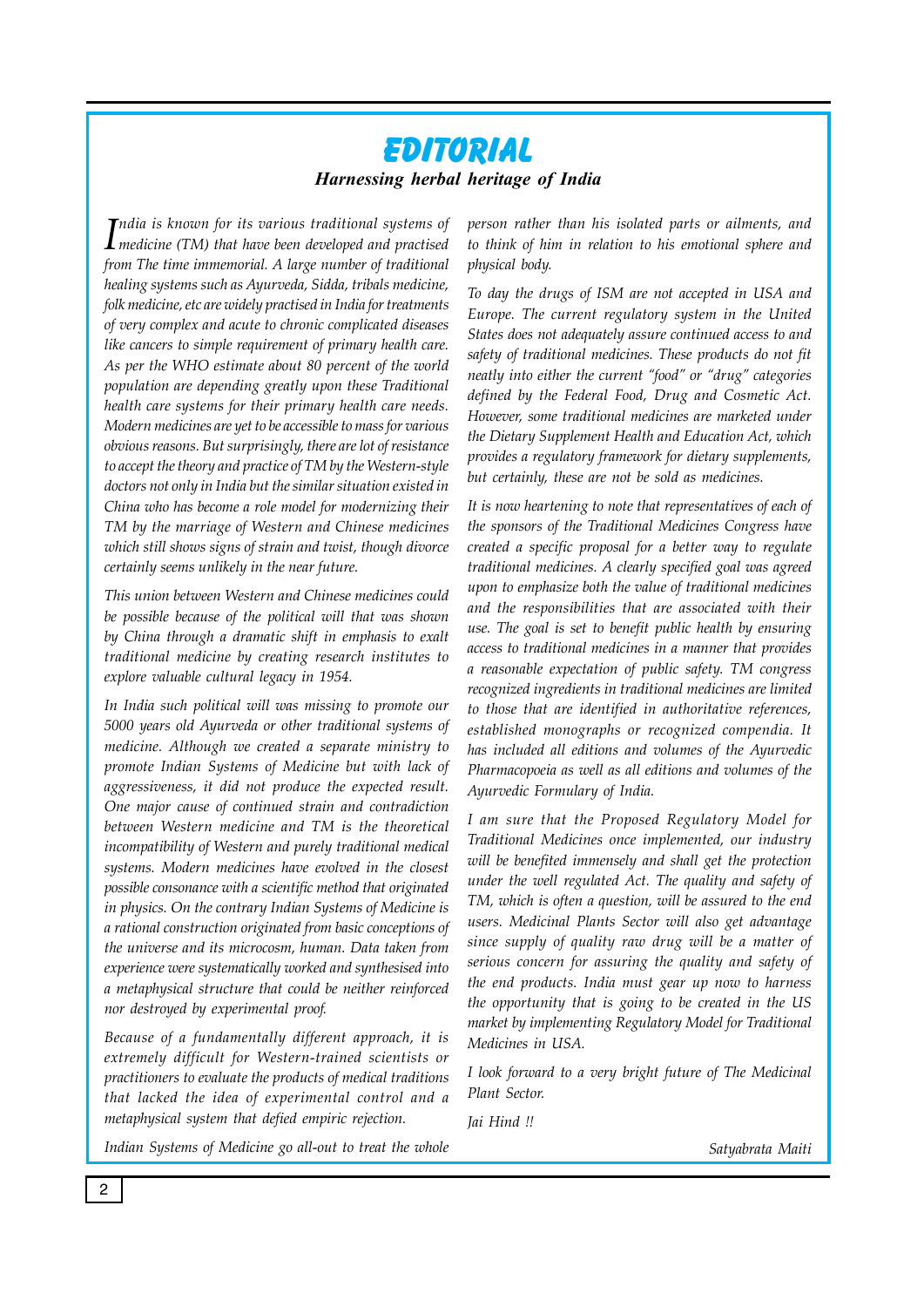# **Breakthrough & Research Highlights**

## **Single leaf propagation of patchouli**

Patchouli is conventionally propagated through the rooted stem cuttings. However, it requires large amount of biomass. Earlier, attempts were made for raising plants from single leaf to increase the multiplication ratio from single source of planting material. However, it was reported that the complete plantlet development from the leaves took nearly 160-180 days. At NRCMAP, it was found that the leaves produce fully developed plantlets in 60 days at green house conditions. Hence the suitability of leaf pairs for the propagation of patchouli and the time taken for complete plantlet



*Plantlets developed from 3rd & 4th leaf pairs*

development was examined. Leaf pairs of different nodes from the stem apex were used to find out the suitable leaf for the propagation of patchouli using this technique. Second to fifth leaf pairs from the top were used for the study.

Rooting was earliest in the fourth leaf pairs (7.33 days), followed by third pair (9.0 days). Shoot initiation was also found earliest in fourth leaf pair (14 days) and it was followed by fifth leaf pair (16 days). Fourth leaf pairs took lowest time (14 days) for shoot initiation. Plantlets developed from fourth leaf pairs were found to have highest percent of survival at 30 days (93.33%) and at 45 days (72%). The lowest percent of survival was found in plants developed from fifth leaf pairs (23.67 % at 30 days and 12.67 % at 45 days). At the time of transplanting, plant height of the newly developed plantlet was highest (15.20 cm) when fourth leaf pair was used for propagation.

# **Different shade levels influence yield and quality of kalmegh**

The medicinal herb, Kalmegh (*Andrographis paniculata*) is widely used in indigenous system of medicine for treatment of various ailments. It grows as understory plant in the wild. A two-year field study was conducted on sandy loam soil at NRCMAP to see the influence of shade on plant growth, yield and quality of the product. The plants were grown under 25, 50, 70 and 100% of incident photosynthetic photon flux density (PPFD) using different ago-shade nets. Leaf photosynthesis increased from  $11.56 \mu$ molm<sup>-2</sup>s<sup>-1</sup> to 19.70  $\mu$ molm-2 s-1 as PPFD increased from 25 to 100%. Herbage yield per plant increased from 226.70g to 379.45g. Andrographolide content was not consistent under different PPFD levels. Leaf andrographolide content was maximum under 100% PPFD in the first year and 50% PPFD in the subsequent year. However, total andrographolide yield from whole plant was highest under open light level (100% PPFD).

### **Gender instability in guduchi**

Guduchi (*Tinospora cordifolia*) is an important medicinal plant recognised as a wonderful immuno-modulator in modern medicine. The species flowers profusely during November to May. Appearance of female phase in staminate flowers was observed for the first time in the population in the germplasm collection at NRCMAP. This temporary expression of bisexuality or hermaphrodism in males was not reported in the species earlier. In some of the male plants development of pistils started from February resulting, hermaphrodite flowers. Interestingly, at this time, within the male plants both staminate and hermaphrodite flowers were observed, however, in different frequencies. All the male plants were converted to hermaphrodites by April and gradually they again reverted to males starting from May. In the beginning of the conversion process, small protuberances appeared in the centre of staminate flowers producing no fruit set.

However, at later stage, fully developed pistils were formed and fruits were developed. Although there were three pistils same as in the case of pistillate flowers, fruit setting was not successful in all these hermaphrodites, especially in the initial month of the sex conversion and later about 12% of the hermaphrodite flowers set seeds. It was observed that only one to two or rarely three fruits were developed normally in these sex-converted flowers. However, in case of females, the gender expression was highly stable and fruit setting success was recorded about 100%.



*An inflorescence showing male flowers and developing fruits*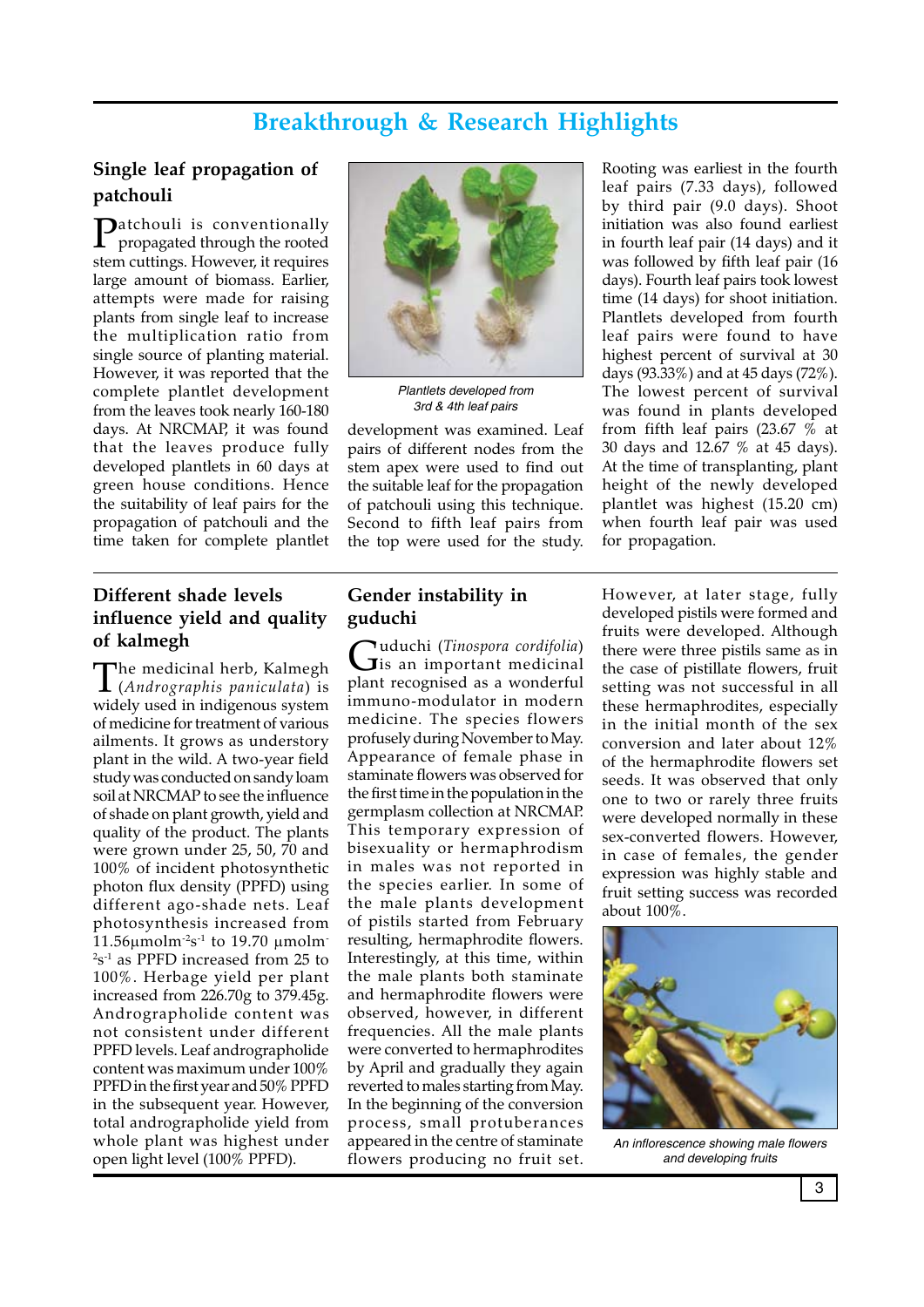## **Variability in starch content of guduchi stem**

Mature stem of guduchi (*Tinospora cordifolia*) is reported to be acrid, bitter, hot, restorative, aphrodisiac and alleviative of all the three *doshas*  or morbidities and also used as digestive tonic. It cures fever, jaundice, thirst, burning sensation, diabetes, piles, skin ailments,

respiratory disorders, neurological diseases and improves intellect. Starch (Guduchi satva) from the aqueous extract of the dry stems is used as tonic against several diseases causing debility. At NRCMAP, phyto-chemical screening of more than 40 accessions of guduchi germplasm, collected from different parts of Gujarat and maintained in the field gene bank, revealed that there is a lot of variability in the case of starch content among the different accessions. Starch content varied from 1.22% (accession K 88) to 13.32 % (accession IC 283959) on dry weight basis of the stem among the male accessions. Among the females, it varied from 0.99 (NMRM 13) to 8.88  $%$  (accession IC 310621). A superior genotype having high starch content  $(>12\%)$ has been identified for commercial cultivation.

## **Patchouli farmers' meeting & training**

 $\begin{array}{c} \prod \mathrm{raining}\ \ \mathrm{workshop}\ \ \mathrm{was}\ \ \mathrm{Conducted}\ \ \mathrm{at}\ \ \mathrm{NRCMAP}\ \mathrm{on}\ \mathrm{7}^{\mathrm{th}} \end{array}$ April 2006 for interested farmers on patchouli cultivation. During the training, farmers interacted with Dr. A.P. Singh (Member Sec. SMPB), Mr. B.S. Sajwan (CEO, NMPB) and Dr. S. Maiti (Director, NRCMAP) and got clarified their doubts regarding the funding and government support for the patchouli cultivation. A field visit was also organised for patchouli farmer's field for imparting hands on training for growing patchouli under Gujarat conditions.

## **Review meeting of DBT sponsored patchouli project**

The monitoring committee meeting of DBT-sponsored project on "Biotechnological approaches for production and cultivation of patchouli" was held on 13th April 2006 at NRCMAP. Dr. Satyabrata Maiti, Director, NRCMAP presided over the meeting. Dr. Mohd. Aslam, Principal Scientific Officer, DBT, New Delhi, Dr M.R. Heble, Principal Scientific Advisor, KET, Dr. Anupama Wagle, Principal investigator, KET along with members of different participating centre including Dr.B.B.Jadav (KKV), Mr. C.K.Venugopal (UAS, Dharvad), Dr.Ravi Bhat (CPCRI, Kasargode) and Mr. Saravanan Raju

(NRCMAP) attended the meeting. The research works undertaken at various centres and the progress report was presented in the meeting. The research results were critically discussed along with future plan of action for different centres in the meeting. A field trip was also arranged for the participants to a patchouli farm at Adas village.

#### **Research review and staff research council meetings**

As a follow up action of SRC,<br>a Research Review Meeting (RRM) was held on  $30<sup>th</sup>$  January, 2006 under the chairmanship of Dr. S. Maiti, Director, NRCMAP. Individual scientists particularly Principal Investigators (PI) presented their progress reports, results and work done of their respective projects in RRM.

Staff Research Council (SRC) meeting of the Institute was held during 29th June to 3rd July, 2006 under the chairmanship of Dr. S. Maiti, Director, NRCMAP. In SRC, work done during the previous six months were presented by all the scientists. A few new project proposals were presented and discussed thoroughly. Several modifications were suggested and finally incorporated in the proposals. Scientists also presented their targets for next six months. New projects were finally modified and approved in RRM and SRC are as following:

- > Collection, characterization and maintainence of *Tinospora crodifolia* germplasm.
- $\triangleright$  Standardization of methods of micropropagation in Isabgol.
- $\triangleright$  Physiological and biochemical studies in relation to mucilage synthesis in *Plantago ovata* Forsk. and development of Good Agricultural Practices in *Plantago psyllium* L.
- $\triangleright$  Simultaneous quantitative analysis of saponins, alkaloids, terpenoids, steroids and polyssacharides from *Asparagus racemosus* by using HPLC coupled with MS/MS
- Studies on seed physiology and minimum seed standards in selected medicinal and aromatic plants.
- Physiological and biochemical studies in Aloe (Aloe *barbadensis* L.) and Senna (*Cassia angustifolia*) secondary metabolism.

#### **Institute Management Committee meeting**

The Institute Management Committee meeting was held on 18th March, 2006 under the chairmanship of Dr. Satyabrata Maiti, Director, NRCMAP which was attended by Dr. K. V. Ramana, ADG (PC), ICAR, Dr. R. S. Kurothe, Head, CSWCR&TI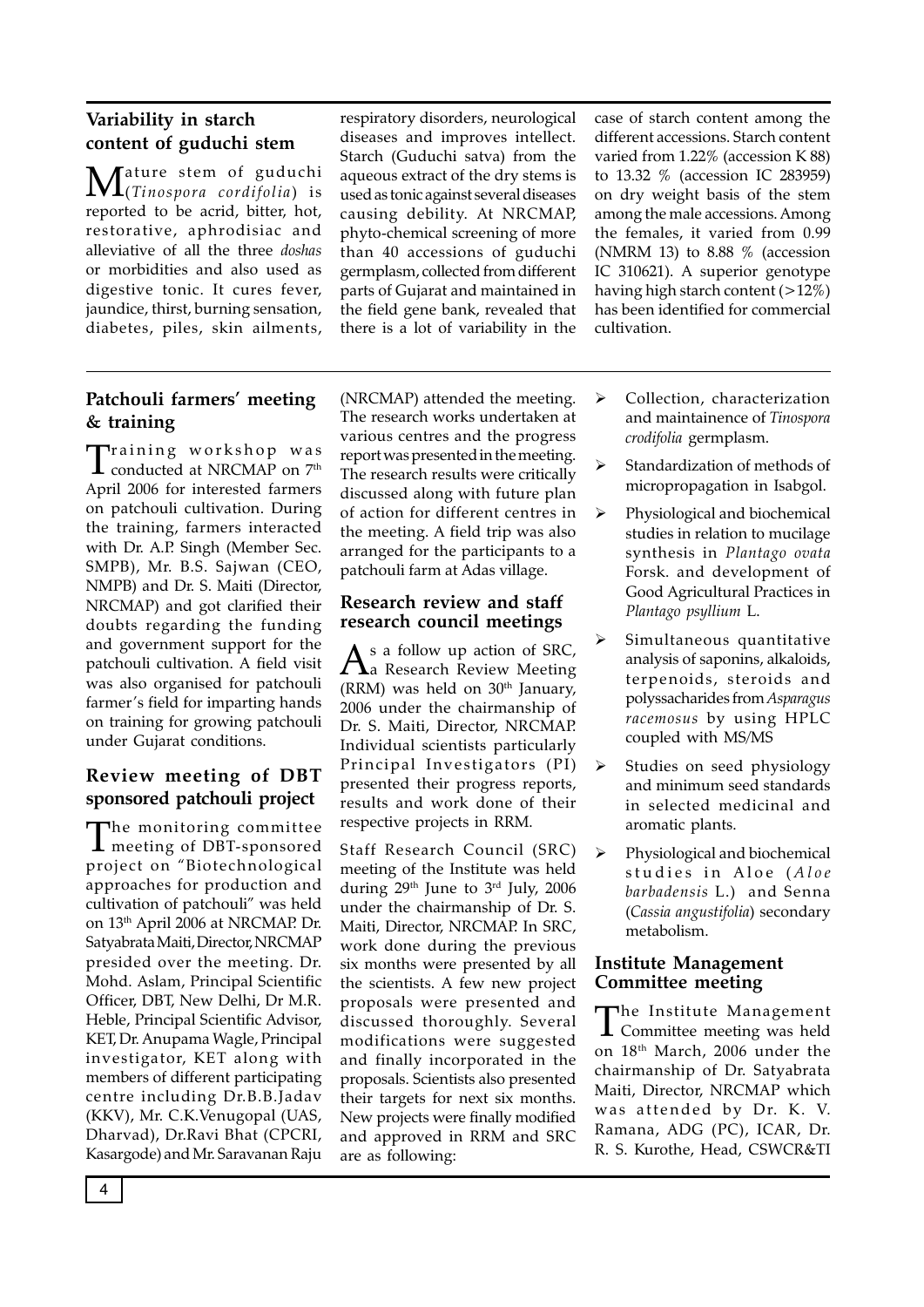Vasad, Dr. (Mrs.) Sanghamitra Samantaray, Sr. Scientist (Biotech.), Mr. N. S. Rao, Scientist (Comp. Appli.), Mr. T. A. Vishwanath,

Mr. Naresh Ganatra, Sr. Clerk joined on 17.4.2006

Dr. P. P. Joshi, Principal Scientist transferred to CIFE, Mumbai

Mr. Shyamji Shukla, Sr. Clerk transferred to NBAIM, Mau Nath Bhanjan, on 24.4.2006

Mr. R. B. Bhoi bagged 2<sup>nd</sup> prize in high jump in the ICAR Zonal Sports Tournament held at CAZRI, Jodhpur during February 7-11,

□ Prof. I. L. Kothari, Professor, Department of Bio-sciences,

**Distinguished visitors** 

**Our New Colleauge**

on 29.5.2006

**Transfer**

**Sports**

2006.

AFAO and Shri V. S. Parmar, Assistant Administrative Officer as members. The committee reviewed the various research

and developmental activities of the institute and suggested a number of measures to speed up the development of the institute.

# **From the Institute**

SPU, V. V. Nagar on 17.3.2006

- Dr. K. V. Ramana, ADG(PC), ICAR on 18.3.2006 and 5.4.2006
- Dr. D. J. Patel, Ex.Principal, BACA, AAU, Anand on 18.3.2006 and 7.4.2006
- **Q** Prof. L. K. Vaswani, Director, IRMA, Anand on 21.3.2006 and 22.6.2006
- Dr. K. V. Peter, VC, KAU and Chairma, RAC on 5.4.2006
- □ Dr. Sushil Kumar, Ex-Director, CIMAP, Lucknow & Member, RAC on 5.4.2006
- □ Prof. O. P. Srivastava, Director, IAS, BHU & Member, RAC on 5.4.2006
- Mr. A. V. Guram, Asst. General Manager, NABARD, Nadiad on 7.4.2006
- Mr. B. S. Sajwan, IFS, CEO, NMPB, New Delhi on 7.4.2006
- Dr. A. P. Singh, Member Secretary, SMPB, Gandhinagar on 7.4.2006
- Dr. Mohd. Aslam, Principal Scientific Officer, Department of Biotechnology, Govt. of India, New Delhi on 13.4.2006
- Advisor, KET, Mumbai on 13.4.2006
- Dr. Anupama Wagle, PI, The Kelkar Education Trusts, Mumbai on 13.4.2006
- Dr. R. K. Pathak, Advisor, National Horticultural Mission, GOI, New Delhi on 10.6.2006
- **D** Prof. P. Das, Project Director, MSSRF, Jeypore on 17.6.2006

| <b>Name</b>                                                                      | Course                                                                                          | Date             |
|----------------------------------------------------------------------------------|-------------------------------------------------------------------------------------------------|------------------|
| Dr. Manish Das, Scientist<br>(Sr. Scale) Plant Physiology                        | Leadership and personality<br>Development at NAARM, Hyderabad                                   | 14-20 June, 2006 |
| Dr. (Mrs.) Sanghamitra<br>Samantaray, Sr. Scientist                              | Leadership and personality<br>Development at NAARM, Hyderabad                                   | 14-20 June, 2006 |
| Dr. O. P. Aishwath, Scientist<br>(Sr. Scale) Soil Science                        | Summer School on Advances<br>in Agricultural Research Project<br>Management at NAARM, Hyderabad | 1-21 June, 2006  |
| Mr. N. S. Rao, Scientist<br>Computer Application &<br>Public Information Officer | National Workshop on "The Right to<br>Information Act, 2005 (RTI)" at Mumbai                    | 23-24 June, 2006 |
| Mr. Raghunadhan K., Asstt.<br>Public Information Officer                         | National Workshop on "The Right to<br>Information Act, 2005 (RTI)" at Mumbai                    | 23-24 June, 2006 |
| Mr. Suresh Patelia, PA to the<br>Director                                        | Training on Information Bank Software<br>at NBPGR, New Delhi                                    | 12 June, 2006    |

# **Human Resource Development**

- 
- 
- Dr. M. R. Heble, Scientific